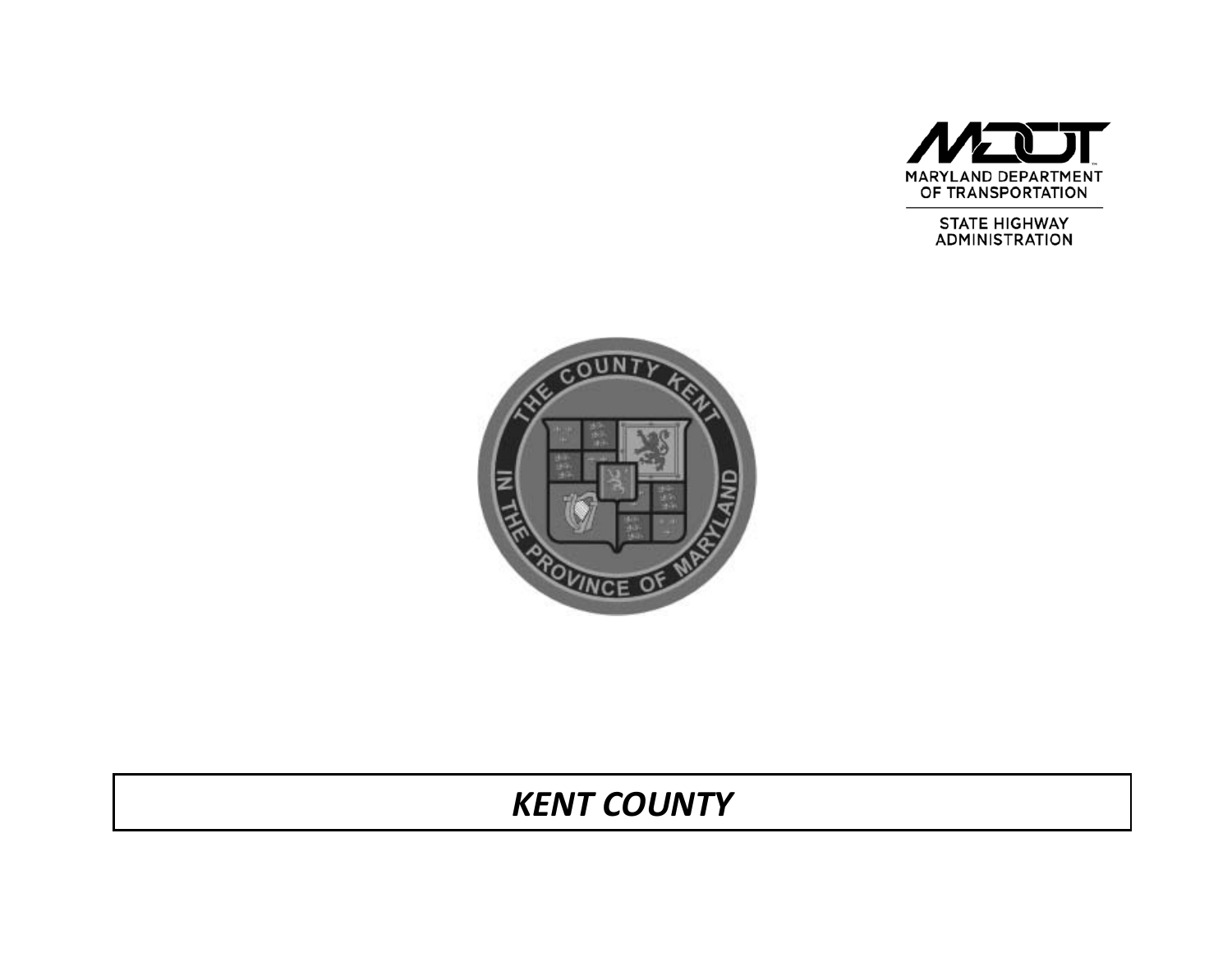#### *STATE HIGHWAY ADMINISTRATION -- Kent County -- Line 1 Primary Construction Program*



#### **SIGNIFICANT CHANGE FROM FY 2021 - 26 CTP: Added to the construction program.**

| <b>POTENTIAL FUNDING SOURCE:</b> |                  |                 |                 | $ X $ SPECIAL<br>$\overline{\mathsf{x}}$ FEDERAL<br>  OTHER<br><b>GENERAL</b> |               |                                   |                      |                      |            |                              |                                     | <b>Classification:</b>            |                                                                  |
|----------------------------------|------------------|-----------------|-----------------|-------------------------------------------------------------------------------|---------------|-----------------------------------|----------------------|----------------------|------------|------------------------------|-------------------------------------|-----------------------------------|------------------------------------------------------------------|
|                                  | <b>TOTAL</b>     |                 |                 |                                                                               |               |                                   |                      |                      |            |                              |                                     | <b>STATE - Principal Arterial</b> |                                                                  |
| <b>PHASE</b>                     | <b>ESTIMATED</b> | <b>EXPENDED</b> | <b>EXPENDED</b> | <b>CURRENT</b>                                                                | <b>BUDGET</b> | PROJECTED CASH REQUIREMENTS       |                      |                      | <b>SIX</b> | <b>BALANCE</b>               | <b>FEDERAL - Freeway/Expressway</b> |                                   |                                                                  |
|                                  | COST             | <b>THRU</b>     | IN              | <b>YEAR</b>                                                                   | <b>YEAR</b>   | <b>FOR PLANNING PURPOSES ONLY</b> |                      | <b>YEAR</b>          | TO         | <b>STATE SYSTEM: Primary</b> |                                     |                                   |                                                                  |
|                                  | (\$000)          | 2021            | 2021            | 2022                                                                          | 2023          | $\dots$ 2024                      | $\dots$ 2025 $\dots$ | $\dots$ 2026 $\dots$ | 2027       | <b>TOTAL</b>                 | <b>COMPLETE</b>                     |                                   | <b>Estimated Annual Average Daily Traffic (vehicles per day)</b> |
| Planning                         | 0                | 0               | 0               | 0                                                                             | 0             | 0                                 | 0                    | 0                    | 0          | 0                            | $\Omega$                            | <b>CURRENT (2021)</b>             | 13,200                                                           |
| Engineering                      | 2,390            | 1,588           | 336             | 802                                                                           | 0             | 0                                 | 0                    | 0                    | $\Omega$   | 802                          | 0                                   |                                   |                                                                  |
| Right-of-way                     | 0                | 0               | 0               | 0                                                                             | 0             | 0                                 | 0                    | 0                    |            | 0                            | $\Omega$                            | PROJECTED (2041)                  | 17,200                                                           |
| <b>Utilities</b>                 | 0                | 0               | 0               | 0                                                                             | 0             | 0                                 | 0                    | 0                    | $\Omega$   | 0                            | $\mathbf 0$                         |                                   |                                                                  |
| Construction                     | 10,127           | $\mathbf 0$     | $\bf{0}$        | $\mathbf 0$                                                                   | 4,861         | 4,928                             | 338                  | $\mathbf 0$          | $\bf{0}$   | 10,127                       | $\Omega$                            |                                   |                                                                  |
| <b>Total</b>                     | 12,517           | 1,588           | 336             | 802                                                                           | 4,861         | 4,928                             | 338                  | $\mathbf{0}$         |            | 10,929                       | 0                                   |                                   |                                                                  |
| <b>Federal-Aid</b>               | 10,600           | 213             | 213             | 766                                                                           | 4,618         | 4,682                             | 321                  | 0                    | 0          | 10,387                       | 0                                   |                                   |                                                                  |
| Special                          | 1,917            | 1,375           | 124             | 36                                                                            | 243           | 246                               | 17                   | $\bf{0}$             | 0          | 542                          | $\Omega$                            |                                   |                                                                  |
| Other                            |                  | 0               | 0               | 0                                                                             | 0             | 0                                 | 0                    | 0                    |            | 0                            |                                     |                                   |                                                                  |

**STIP REFERENCE #QA1841 12/01/2021**